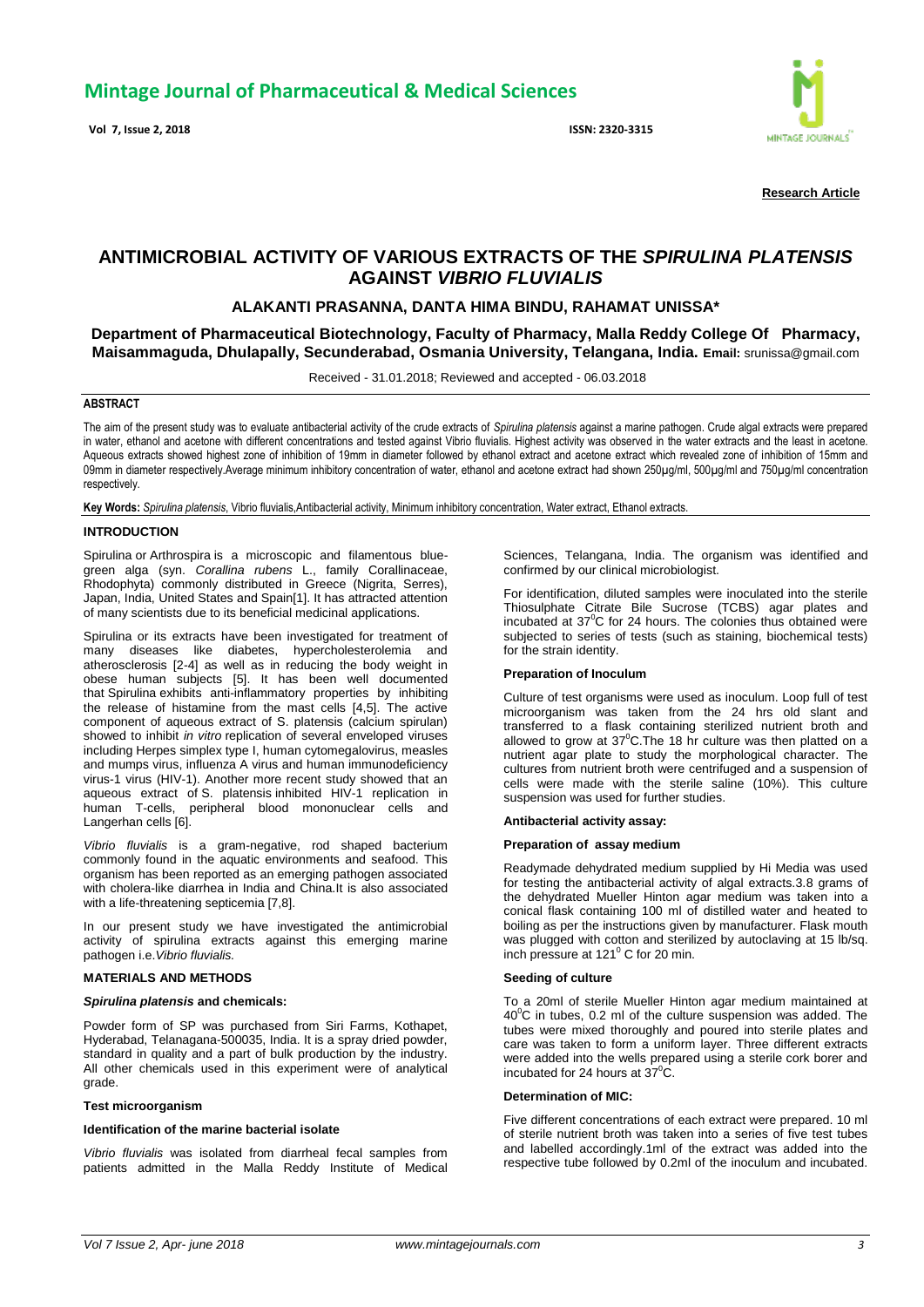Both positive and negative controls were included. The MIC was measured based on the turbidity obtained after the incubation.

# **Controls for the test**

Blank inoculated agar plate with extract was taken as a positive control to check the compatibility of the media constituents with the organism and for the absence of an inhibitory substance. As per I.P the assay medium selected must support the growth of the microorganisms. Agar plate without drug and inoculum was taken as negative control in order to check the sterility of the medium.

#### **Preparation of** *Spirulina platensis* **extracts:**

Ten grams of spray dried spirulina powder was added into the conical flasks containing 150ml of respective solvents (water,ethanol and acetone). The extracts were heated in the hot air oven for a period of three hours with intermittent cooling and shaking to avoid overheating. The resultants extracts were then filtered and dried at their respective boiling points of the solvents in a rotary evaporator.

#### **Phytochemical analysis[9]**

The crude extracts were subjected separately to a preliminary phytochemical tests using standard methods.

#### **RESULTS AND DISCUSSION**

The phytochemical analysis showed the presence of biologically active compounds like carbohydrates, phenols, triterpenoids, steroids, flavonoids and saponins. The extracts showed the presence of these phytochemicals effectively increased the antibiotic efficacy of S. platensis.

|  |  |  | TABLE 1: SUMMARY OF PHYTOCHEMICAL SCREENING |  |
|--|--|--|---------------------------------------------|--|
|--|--|--|---------------------------------------------|--|

| <b>Chemical constituents Tests</b> | Algal extract      |           |          |           |
|------------------------------------|--------------------|-----------|----------|-----------|
|                                    |                    | Water     | Methanol | Acetone   |
|                                    | Mayer's reagent    |           |          |           |
| Alkaloid                           | Hager's reagent    |           |          | ٠         |
|                                    | Wagner's           |           |          | ٠         |
|                                    | reagent            |           |          |           |
|                                    | Mohlisch's         | +         | +        |           |
| Carbohydrate                       | reagent            |           |          |           |
|                                    | Fehling's test     | +         | +        | ٠         |
| Glycosides                         | Legal's test       | $\div$    | +        |           |
| Flavonoid                          | Shinoda test       | $\ddot{}$ | +        | $\ddot{}$ |
| Tannin                             | chloride<br>Ferric |           |          |           |
|                                    | test               |           |          |           |
|                                    | Lead<br>acetate    |           |          |           |
|                                    | test               |           |          |           |
| Saponin                            | Foam test          |           |          |           |
| <b>Steroids</b>                    | Liberman test      |           |          |           |

#### **TABLE 2: AVERAGE ZONE OF INHIBITION AGAINST DIFFERENT EXTRACTS OF** *SPIRULINA PLATENSIS* **AGAINST VIBRIO FLUVIALIS**

| <b>Extracts</b> | Zone of inhibition in diameter |  |  |  |
|-----------------|--------------------------------|--|--|--|
| Water extract   | $19 \text{ mm}$                |  |  |  |
| Ethanol extract | 15 <sub>mm</sub>               |  |  |  |
| Acetone extract | 9 <sub>mm</sub>                |  |  |  |

#### **TABLE 2: AVERAGE MINIMUM INHIBITORY CONCENTRATION OF** *SPIRULINA PLATENSIS* **EXTRACTS AGAINST VIBRIO FLUVIALISAT 540NM**

| Concentration of extracts in $\mu$ g/ml |                     |                 |                      |         |                         |  |  |
|-----------------------------------------|---------------------|-----------------|----------------------|---------|-------------------------|--|--|
| <b>Extract</b><br>s                     | 125 <sub>µq/m</sub> | $250\mu$ g/m    | 500 <sub>µ</sub> q/m | 750µg/m | 100<br>$0 \mu$ g<br>/ml |  |  |
| Water<br>extract                        | +                   |                 |                      |         |                         |  |  |
| Fthanol<br>extract                      | $++$                | ۰               |                      |         |                         |  |  |
| Acetone<br>extract                      | $^{++}$             | $^{\mathrm{+}}$ |                      |         | ٠                       |  |  |

 $=$  no growth;  $+$  = light growth;  $++$  = moderate growth.

Vibrio fluvialis isolates produced yellow color colonies on TCBS medium. Then the strain was identified through series of sub culturing and analyzing enzymatic properties. It showed a positive reaction to indole production, ONPG (O-nitrophenyl-betaDgalactosidase),oxidase test and fermentation of glucose,lactose,sucrose, d-mannitol, l-arabinose, maltose, trehalose, d-galactose, and d-galacturonate.Negative findings include lysine decarboxylase test, Voges-Proskauer etc. Characterization of isolates showed gram negative rod shaped halophilic motile bacterium as *Vibrio fluvialis.*Finally the strain identity was confirmed by rapid detection tests and sequencing method.

MIC of water extract, ethanol extract and acetone extract had shown to 250µg/ml, 500µg/ml and 750µg/ml of concentration respectively. The ability of test substance (plant extract) to inhibit bacterial growth was confirmed by the appearance of zone of inhibition around the well containing the test solution after a specified incubation period. The negative control was checked for the absence of growth, thereby indicating the sterility of the medium. The remaining plates were examined for the presence or absence of growth. The positive control without algal extract was checked to ensure that the test strain was capable of showing adequate growth in the medium. In reading the end points, a faint haze of growth of a single colony was evident for antimicrobial activity. A dense film of growth or more than one colony was considered as evidence that the algal extract failed to inhibit the growth.

All the three extracts were found to exhibit inhibitory activity against *Vibrio fluvialis.* The results of MIC and antibacterial activity are summarized in Table 2 & 3. Water extract gave the highest zone of inhibition of 19 mm in diameter followed by ethanol extract with zone of inhibition of 15 mm in diameter and acetone extract provided the lowest zone of inhibition of 9 mm.

Antibacterial activity has been proposed in a number of marine algae which were collected from the coastal areas. The maximum antibacterial activity was reported in the class of Rhodophyceae (80%) followed by the Chlorophyceae (62.5%) and the Phaeophyceae (61.9%) [10]. Spirulina is one among them.Antimicrobial compounds found in cyanobacterial exudates include polyphenols, fatty acids, glycolipids, terpenoids, alkaloids and a variety of yet to be described as bacteriocins. Secondary metabolites from cyanobacteria are associated with toxic, hormonal, antineoplastic and antimicrobial effects. The antimicrobial substances involved may target various kinds of micro-organisms, prokaryotes as well as eukaryotes[10].

Kaushik and Chauhan [11] reported that the extracts of *Spirulina platensis* inhibited the growth of *Staphylococcus aureus, Escherichia coli, Pseudomonas aeruginosa, Salmonella typhi* and *Klebsiellapneumoniae* in different concentrations. It also showed antifungal activity against was fungal pathogens (*Aspergillus niger, Aspergillus flavus, Aspergillus fumigatus, Candida tropicalis, Candida albicans and Candida glabrata*). Vinay Kumar et al. examined the algal extracts *in vitro* for their antibacterial effects against (*Staphylococcus aureus and Salmonella typhimurium*) using Agar well diffusion method and Paper disc diffusion method with concentration from 250 ppm upto 7000 ppm was taken and observed all these bacteria showed inhibition in growth by these extracts [12].

Mechanisms of anticancer, antiviral and antimicrobial effects of Spirulina are due to its content of endonuclease (which repair damaged DNA), calcium sulfated polysaccharide (which inhibits in vitro replication of viruses) and fatty acids (specially high content of γ-linolenic acid), respectively [13].It was hypothesized that lipids kill microorganisms by leading to disruption of the cellular membrane as well as bacteria, fungi and yeasts because they can penetrate the extensive meshwork of peptidoglycan in the cell wall without visible changes and reach the bacterial membrane leading to its disintegration [14]. This can probably be explained by the strong fabric of the cell wall of Gram-positive bacteria, which maintain their structure in spite of substantial hydrostatic turgor pressure within the bacteria.